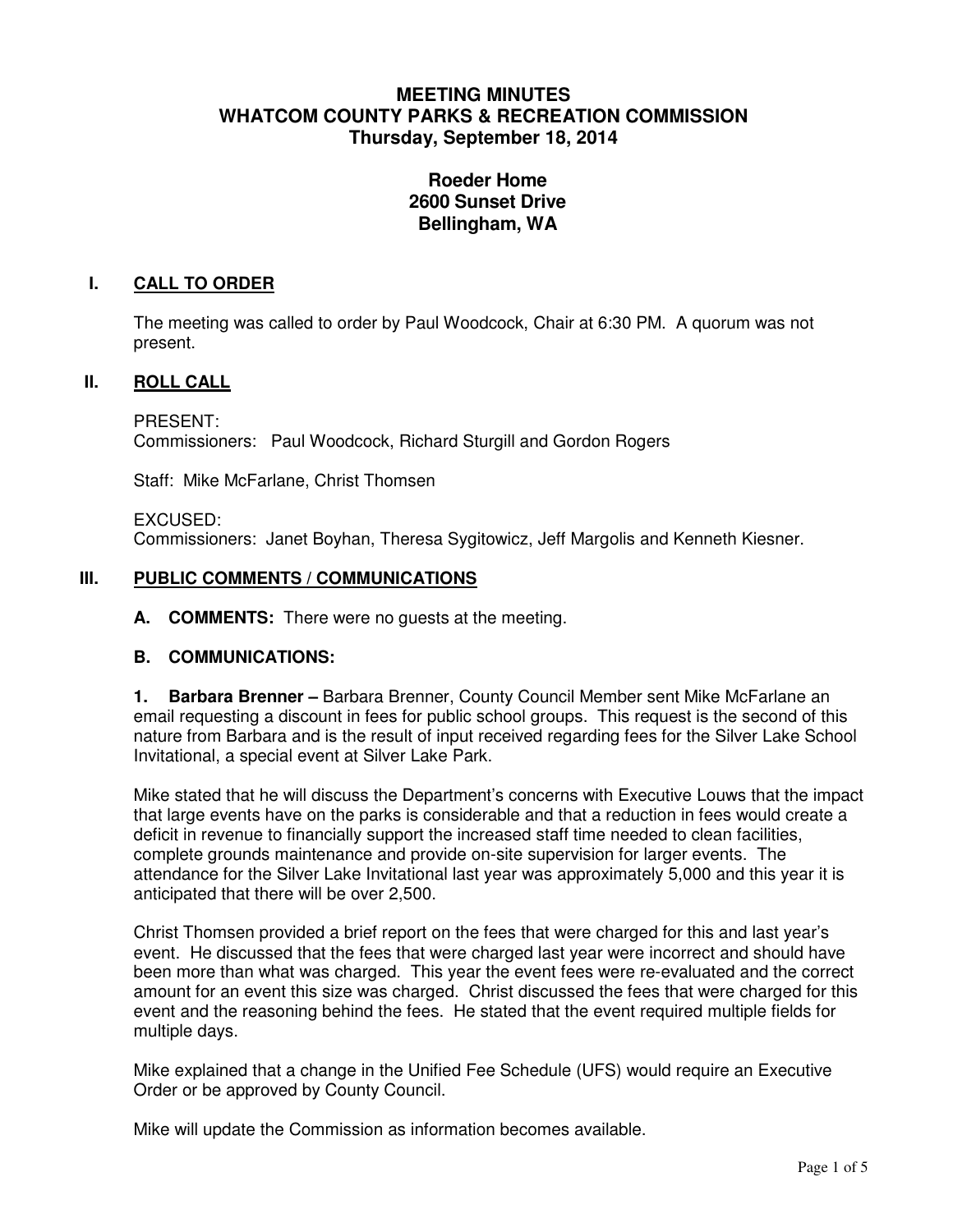## **IV. COMMISSIONER COMMENTS**

**A.** Paul Woodcock discussed that without a quorum no action can be taken at this meeting.

## **V. AGENDA**

## **A. SEPTEMBER 18, 2014 AGENDA APPROVAL**

**ACTION:** The September 18, 2014 Agenda Approval will be tabled until October 16, 2014 meeting due to a lack of quorum. The agenda will be reference for informational purposes only.

#### **VI. MINUTES**

#### **A. JULY 18, 2014 MINUTES APPROVAL**

**ACTION:** The July 17, 2014 Minutes Approval will be tabled until October 16, 2014 due to a lack of quorum.

#### **B. AUGUST 18, 2014 MINUTES APPROVAL**

**ACTION:** The August 18, 2014 Minutes Approval will be tabled until October 16, 2014 due to a lack of quorum

#### **VII. STAFF REPORTS**

#### **A. DIRECTOR'S REPORT – MIKE MCFARLANE**

**1. Budget –** Mike informed the Commission that the Executive's budget will be released on October 17, 2014.

**a. Senior Services Contracts –** All Senior Services Contracts have been sent to the appropriate agencies for signatures. There are no changes to the contracts as they were drafted two years ago.

**b. Capital Projects –** Mike provided the Commission with the September 2014 draft amendment to the Whatcom County Comprehensive Plan, Chapter 4 – Capital Facilities, Exhibit A and Appendix F, Exhibit B - Six-Year Capital Improvement Program (CIP) For Whatcom County Facilities 2015-2020.

Mike also provided the Agenda for the Whatcom County Planning Commission (WCPC) Meeting for September 25, 2014. Both Exhibit A and Appendix F are on the Agenda for WCPC action.

If adopted by the WCPC, Exhibit A will modify the levels of service (LOS) standards for park facilities and Appendix F will set the Six-Year Capital Improvement Program (CIP) for 2015- 2020. Appendix F includes the recommendations of the Whatcom County Parks and Recreation Commission on parks and trails capital projects.

**2. Rates and Fees –** There are two notable Department changes in rates and fees on the 2015 UFS. The first is the addition of an online reservation electronic fee that will recover the costs of the new reservation system's software and the second is a staff-time fee assessed on special events to provide on-site supervision.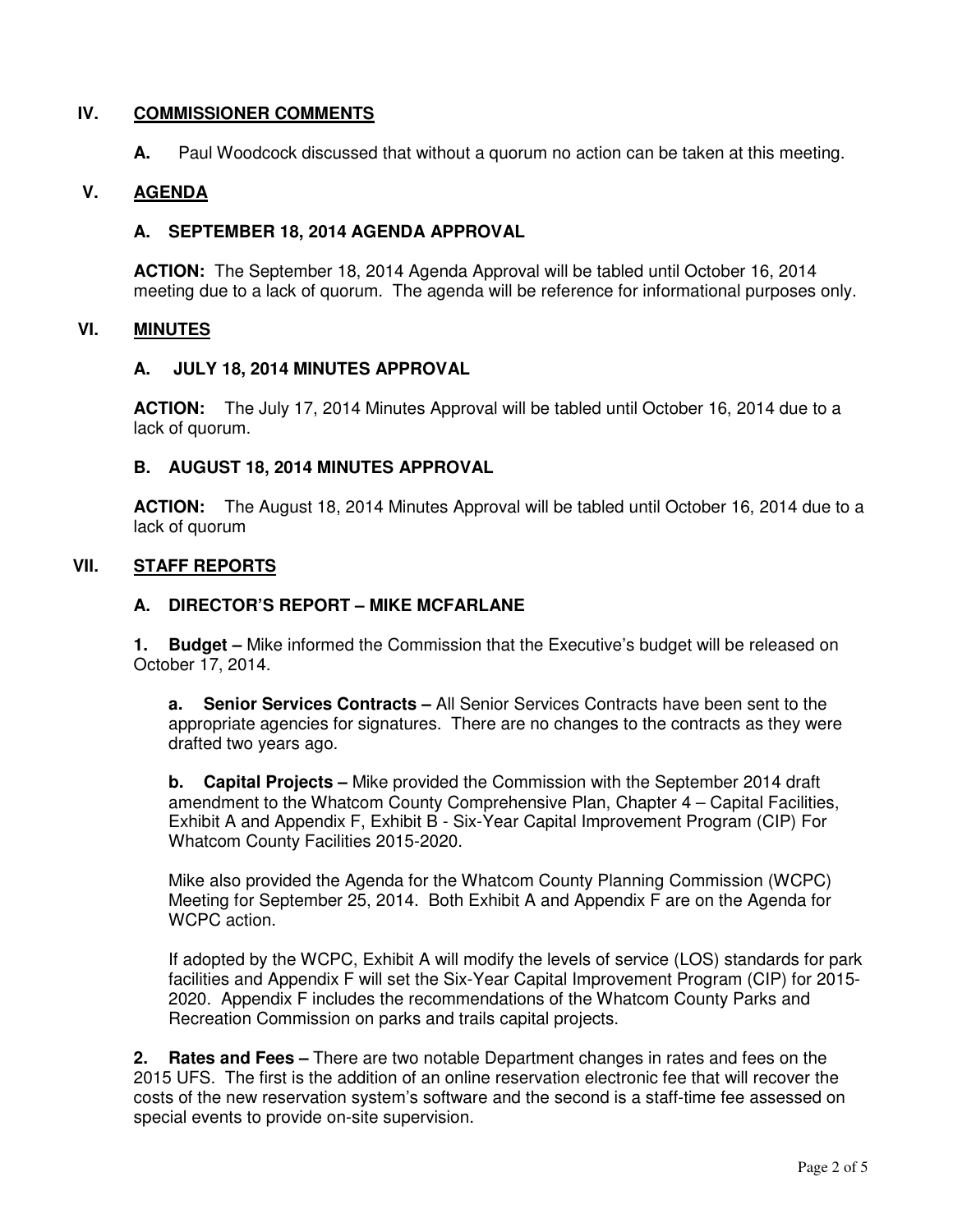**3. Maple Falls Park –** The real estate purchase agreement has been sent to the County's legal staff for review. It is expected that this will be on September 30, 2014 Council agenda for approval. If approved the Department obtain an environmental assessment from the school district and the purchase is anticipated to close prior to the end of the year.

**4. Park Steward Position –** Department staff are currently reviewing internal applicants.

## **5. Temporary Extra Help Positions**

- **a. Special Projects** Interviews for this position were conducted and results are being evaluated.
- **b. Parks and trails –** Applications are being accepted to replace the seasonal extra help staff that resigned early to return to school. This will provide staff to fill in the gaps in seasonal park maintenance left by the early resignations.

**6. Whatcom County Web Site Update –** The County-wide web site is being updated this coming spring to be more user friendly and easier to navigate. This will be a benefit for Parks and Recreation web-site users as there is a great deal of useful information on there.

**7. Birch Bay Park –** A phase one environmental assessment and appraisal have been completed. It is anticipated that the proposal will go before County Council at the September 30, 2014 meeting for a decision on whether or not to pursue the acquisition.

**8. 2014 Financial Comparison –** Mike provided a copy of the Financial Comparison of revenues as of 8/31/14 for Commission review. The bottom line does not reflect the pending fund transfer from the Park Improvement or Conservation Futures Funds. As it currently stands the Department should be on target to meet budget.

## **B. OPERATIONS REPORT – CHRIST THOMSEN**

## **1. Projects**

**a. North Lake Whatcom Trailhead – Wilkinson House Demolition –** The building has been removed and project sign-off has been requested from Whatcom County Planning and Development Services (PDS). Other than some minor on-site clean-up the project is complete.

**b. Tennant Lake Trail –** The maintenance staff are completing the final phase of this project. The project included raising the low sections of the trail and culvert maintenance to improve good water flow/drainage.

**c. Hovander Walkway –** ADA upgrades to the walkway between the park office and the river trail will begin Monday, September 22<sup>nd</sup>.

## **2. Incidents**

**a. Report of a park fire –** Christ stated that staff researched the report of a five acre fire in the Lake Louise Natural Resource Conservation Area / Stimpson Nature Reserve and discovered that there was a ten foot by ten foot fire that was responded to by the Department of Natural Resources (DNR).

Because Whatcom County Parks and Recreation (WCP&R) manages the Stimpson Nature Reserve through an agreement with the Whatcom Land Trust, a request has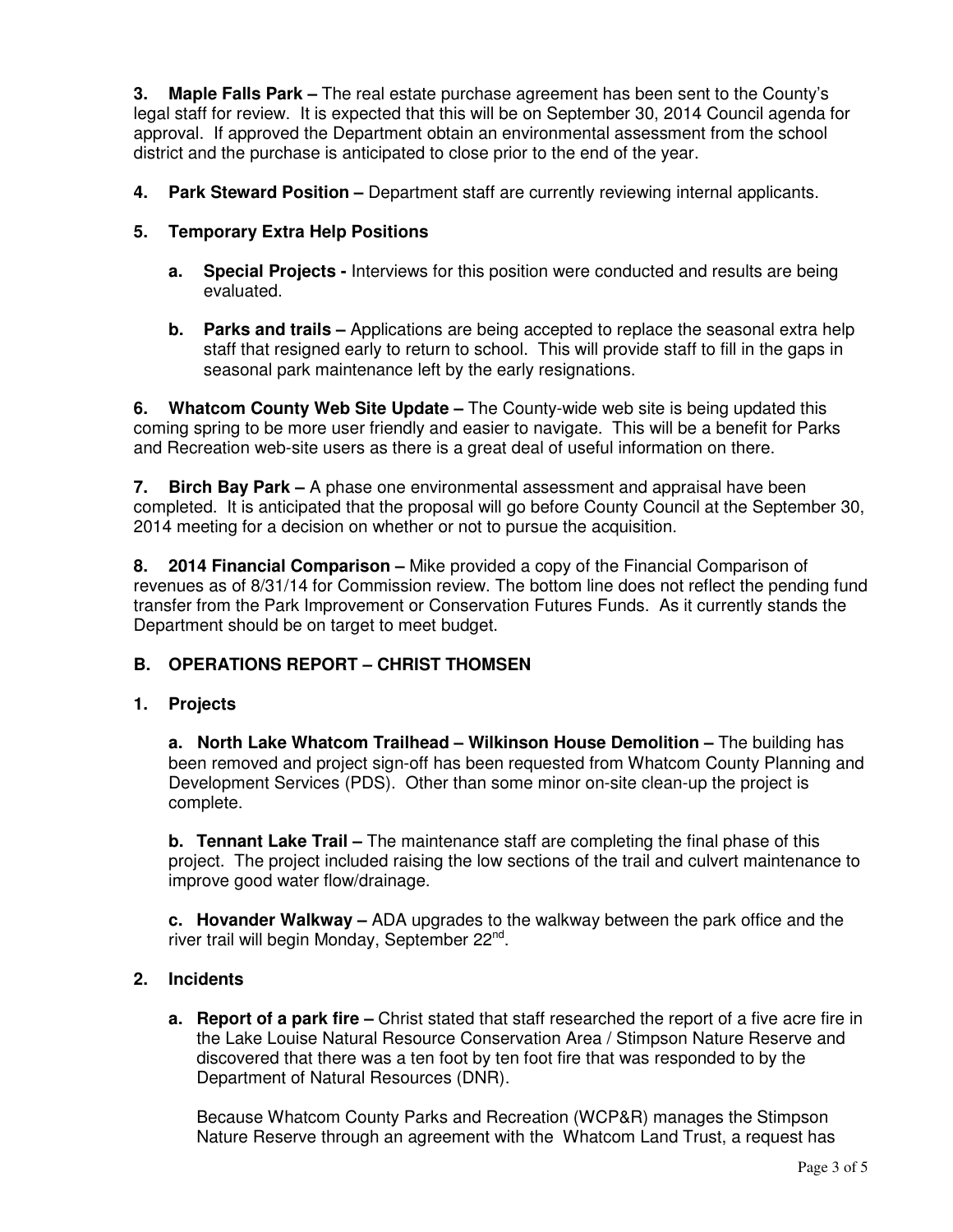been submitted that WCP&R be placed on the notification list for any incidents or issues that occur on the state portion of the property.

## **C. DESIGN & DEVELOPMENT REPORT – MIKE MCFARLANE**

**1. Lighthouse Marine Park Dock Renovation –** The surf smelt survey will be completed on September 26, 2014 and pile driving activities will be done during the weeks of September 29 through October 3, 2014.

**2. Hovander Picnic Shelter Driveway Relocation –** The contractor will begin work on September 22, 2014. The anticipated completion date is October 10, 2014.

## **3. South Fork Park**

**a. Park Design –** The engineer has begun drafting the grading/drainage plan and the storm water design. This project is allocated to move forward with the 2015 Capital Projects plan.

**b. Nesset Farm Building Restoration –** Work continues to assemble a bid package for the foundation repairs. Building permit applications will be submitted September 20, 2014.

**4. Silver Lake Park Road and Electrical Improvements –** Pacific Survey and Engineering has been selected as the consulting team for the project. An initial scoping meeting took place earlier this afternoon. The task and fee schedule will be developed over the next two weeks. The phasing and improvement plan will likely take six to nine months.

**5. Reconveyance Planning –** The inventory and mapping of this area has been delayed until a replacement is selected to fill the Special Projects extra-help position. Applicants have been interview. There were several good candidates for the position and once a candidate has been selected and brought on board the project will continue forward.

**6. Stimpson Restroom Project –** The Certificate of Occupancy was issued by PDS on September 17, 2014. This completes the project.

Richard Sturgill stated that Drayton Harbor Maritime has a small reserve fund from donations that were made by visitors to the APA Museum at Semiahmoo Park. He asked if these funds could be donated / used to assist with the costs to build the cover over the salmon processor located in the park and if an actual project coast analysis could be completed to determine a goal for a possible future project fund raiser.

Mike stated that he would ask Rod Lamb, Design and Development Supervisor where he is on the design for that cover and what he anticipates as the general costs for the project.

## **VIII. UNFINISHED BUSINESS**

Mike discussed that the Agenda was amended to remove Item A. Trails Discussion – County Council member Rud Browne because Rud was initially informed that the meeting date was September  $19<sup>th</sup>$  and that he was available on that date but when he was informed that the actual meeting date was September  $18<sup>th</sup>$  it conflicted with his schedule for that day. He confirmed that he will attend the October meeting and the topic will be placed on the October Agenda, Unfinished Business.

**A. Budget Update 2015-2016 – See Director's Report, Item #1.**